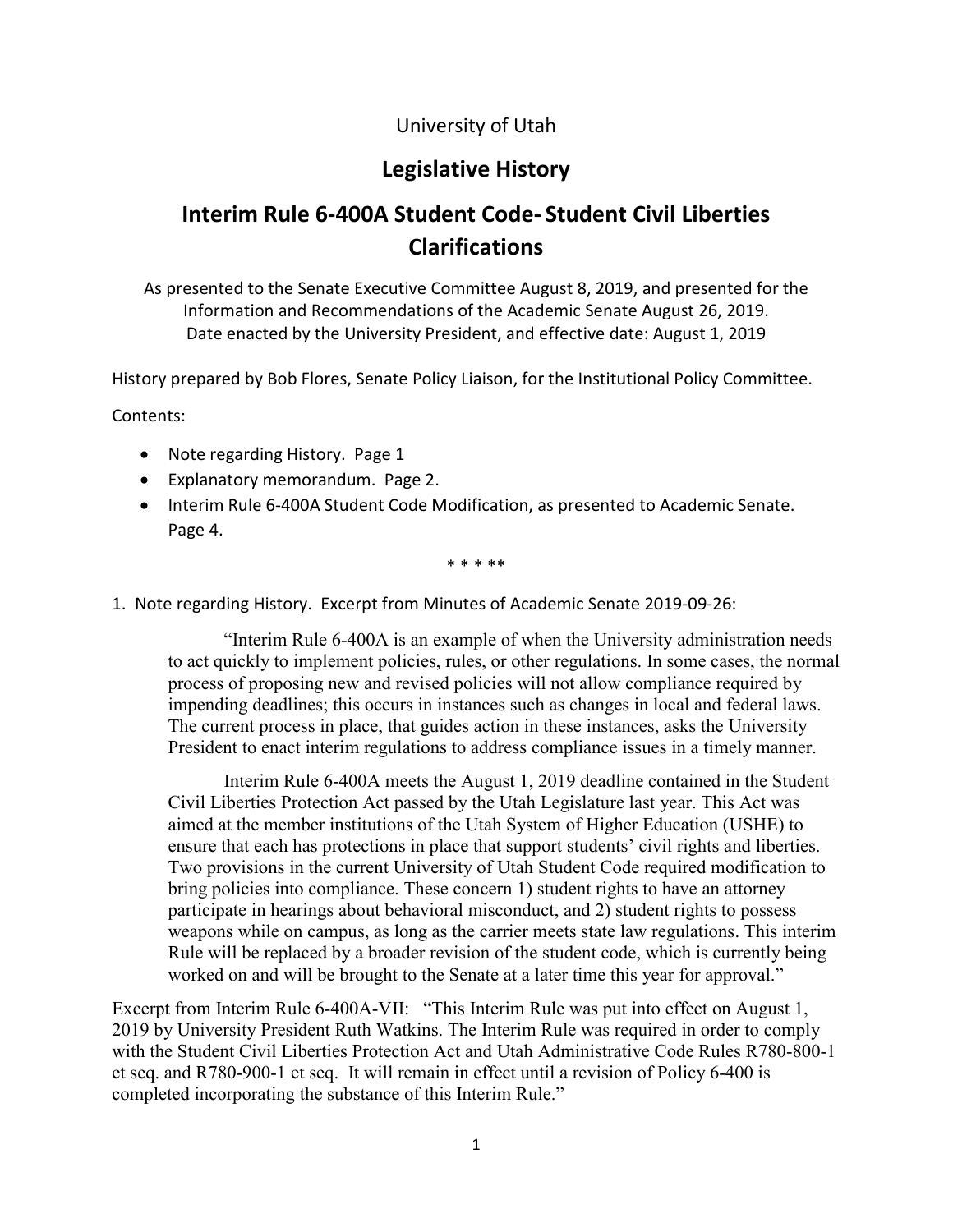# the office of eral Counsel



Robert W. Payne *Deputy General Counsel*

August 1, 2019

Ruth V. Watkins President, the University of Utah 201 President's Circle Salt Lake City, Utah 84112

RE: Interim Rule R6-400A: Student Civil Liberties Clarifications

Dear President Watkins:

As I believe you know, last year the Utah Legislature passed the Student Civil Liberties Protection Act, [Utah Code Ann. §53B-27-302](https://le.utah.gov/xcode/Title53B/Chapter27/53B-27-P3.html?v=C53B-27-P3_2018050820180508) (the "Act"). That Act provides protections for student civil liberties and requires the USHE institutions to update (where necessary) and record relevant institutional policies in the Utah Administrative Code. The deadline for compliance is today, August 1, 2019.

For the past year, the Board of Regents has been working with Governor's Office and the USHE institutions to determine the best process for compliance with the Act. This week, the Board of Regents filed three administrative rules with Utah Office of Administrative Rules addressing student due process rights, first amendment rights, and second amendment rights. Each of these rules attaches the relevant policies from the USHE institutions.

In reviewing and comparing our Student Code (Policy 6-400) to these draft administrative rules, it became apparent that certain clarifications are needed in our policy in order to bring that policy into alignment with Utah law and the administrative rules filed this week. Although a rewrite of the Student Code is currently underway, the timeline for completion of that rewrite is still several months away. Therefore, an interim rule is necessary to bring the current Student Code into complete alignment with the administrative rules.

Attached, please find a draft interim rule that provides the necessary clarifications to our current Student Code. We are requesting that you use your authority as President to implement this rule on an interim basis. The draft has been vetted and approved by the Office of General Counsel, the Office of the Dean of Students and Robert Flores. It will be presented as an informational matter to the Institutional Policy Committee, the Executive Committee the Senate and the Full Senate at their next meetings. We will then continue our work on the fuller rewrite of the Student Code with the goal of moving that rewrite through the approval process (including the issues clarified in the interim rule) before the end of the current academic year.

**Office of General Counsel**

201 South Presidents Circle, Room 309 Salt Lake City, Utah 84112-9018 (801) 585-7002 FAX (801) 585-7007 robert.payne@legal.utah.edu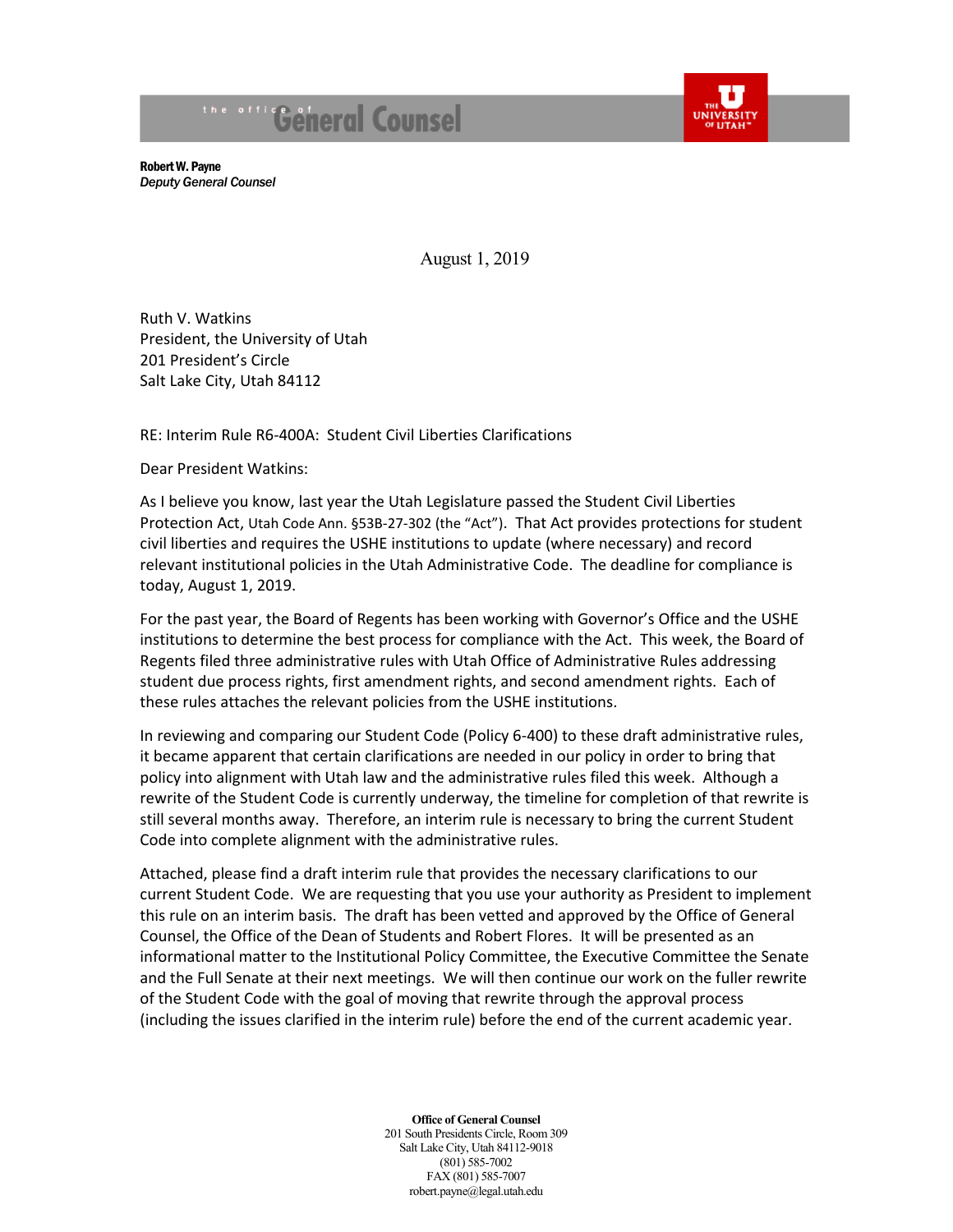Ruth V. Watkins July 17, 2020 Page 2

Sincerely,

Robert W. Payne Deputy General Counsel

Enclosure

cc: Brian Burton Robert Flores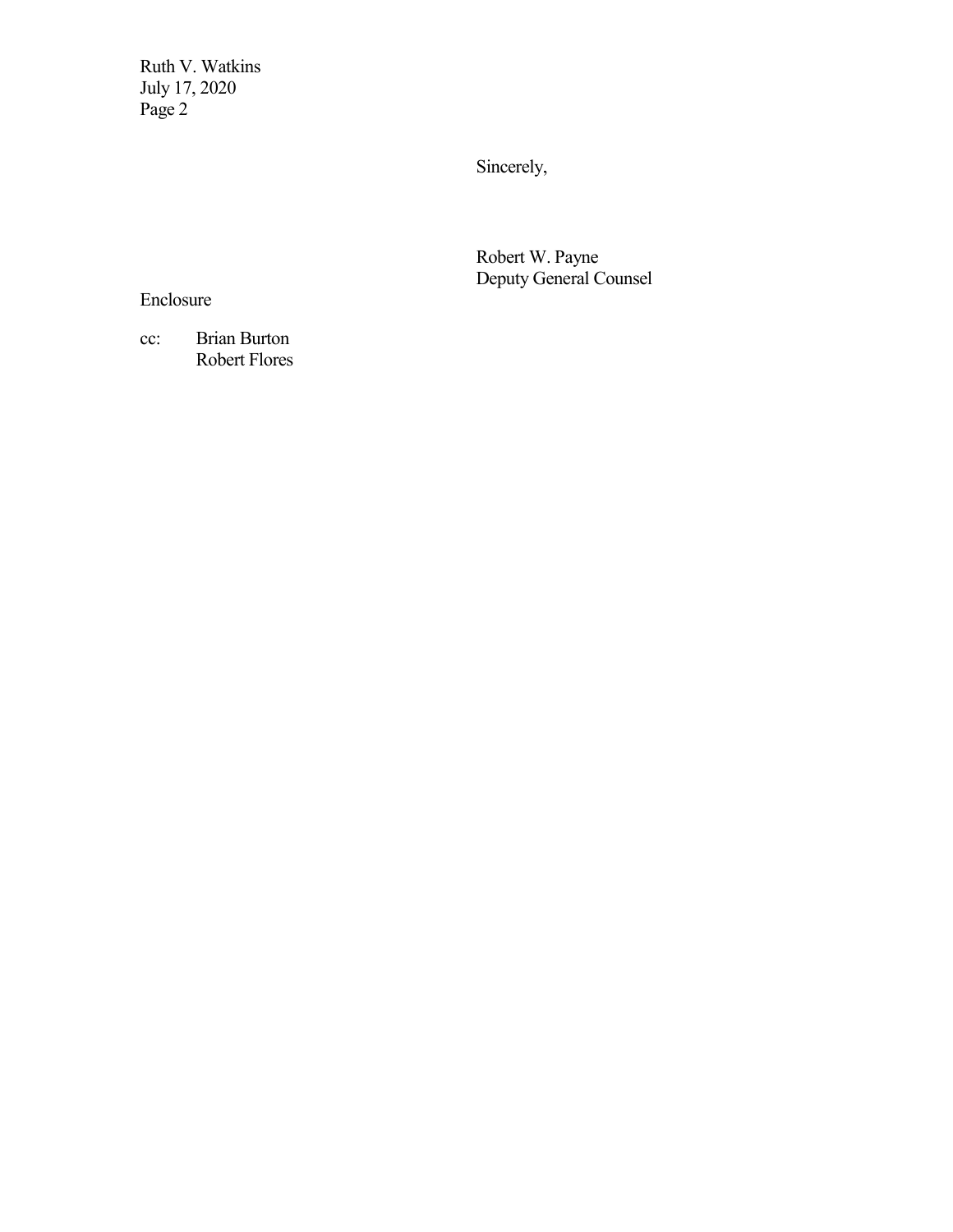#### **Interim University Rule R6 - 4 0 0 A: Student Civil Liberties Clarifications. Revision 0. Effective date August 1, 2019.**

I. Purpose and Scope

Purpose: The purpose of this Interim Rule is to align certain sections of Policy 6-400 (Student Code) with the requirements of Regents Rules R780-800—Student Due Process and R780-900—Weapons on Campus. This Interim Rule will be replaced during the 2019/2020 academic year with a more comprehensive revision of Policy 6-400 currently underway.

Scope: This Interim Rule applies for all persons and in all contexts governed by the relevant provisions of Policy 6-400 described here.

II. Definitions.

The definitions of terms in Policy 6-400 apply for purposes of this Interim Rule, including the terms "Student," "Behavioral Misconduct," and "Professional Misconduct."

- III. Rule
	- A. Notice

A student involved in a proceeding for Behavioral Misconduct (Section III) and/or Professional Misconduct (Section VI) under Policy 6-400, in which the alleged misconduct could result in imposition of a sanction of dismissal or a suspension greater than ten (10) days, shall receive notice of the allegations against them prior to being interviewed about the alleged misconduct. The notice shall inform the student of their right to have an advisor throughout the process and that the advisor may be an attorney.

B. Right to Active Participation of Advisor During Formal Disciplinary Hearings

A student involved in a formal adjudicatory hearing for Behavioral Misconduct (Section III) and/or Professional Misconduct (Section VI), under Policy 6-400, in which the alleged misconduct could result in imposition of a sanction of dismissal or a suspension greater than ten (10) days, may have their advisor (including an attorney) participate in, and advocate on their behalf, during the hearing.

C. Firearms Possession or Use

It shall not be a violation of Policy 6-400 Section III-A-7 (Standards of Behavior possession or use of firearm) for a student to possess or use a firearm on University premises or at University activities unless such possession or use violates Utah law governing such possession or use.

*[Note: Parts IV-VII of this Regulation (and all other University Regulations) are Regulations Resource Information – the contents of which are not approved by the Academic Senate or Board of Trustees, and are to be updated from time to time as determined appropriate by the cognizant Policy Officer and the Institutional Policy Committee, as per [Policy 1-001a](https://regulations.utah.edu/general/1-001.php)nd [Rule 1-001.](https://regulations.utah.edu/general/rules/R1-001.php)]*

<sup>---------------------------------------------------------------------------------------</sup>